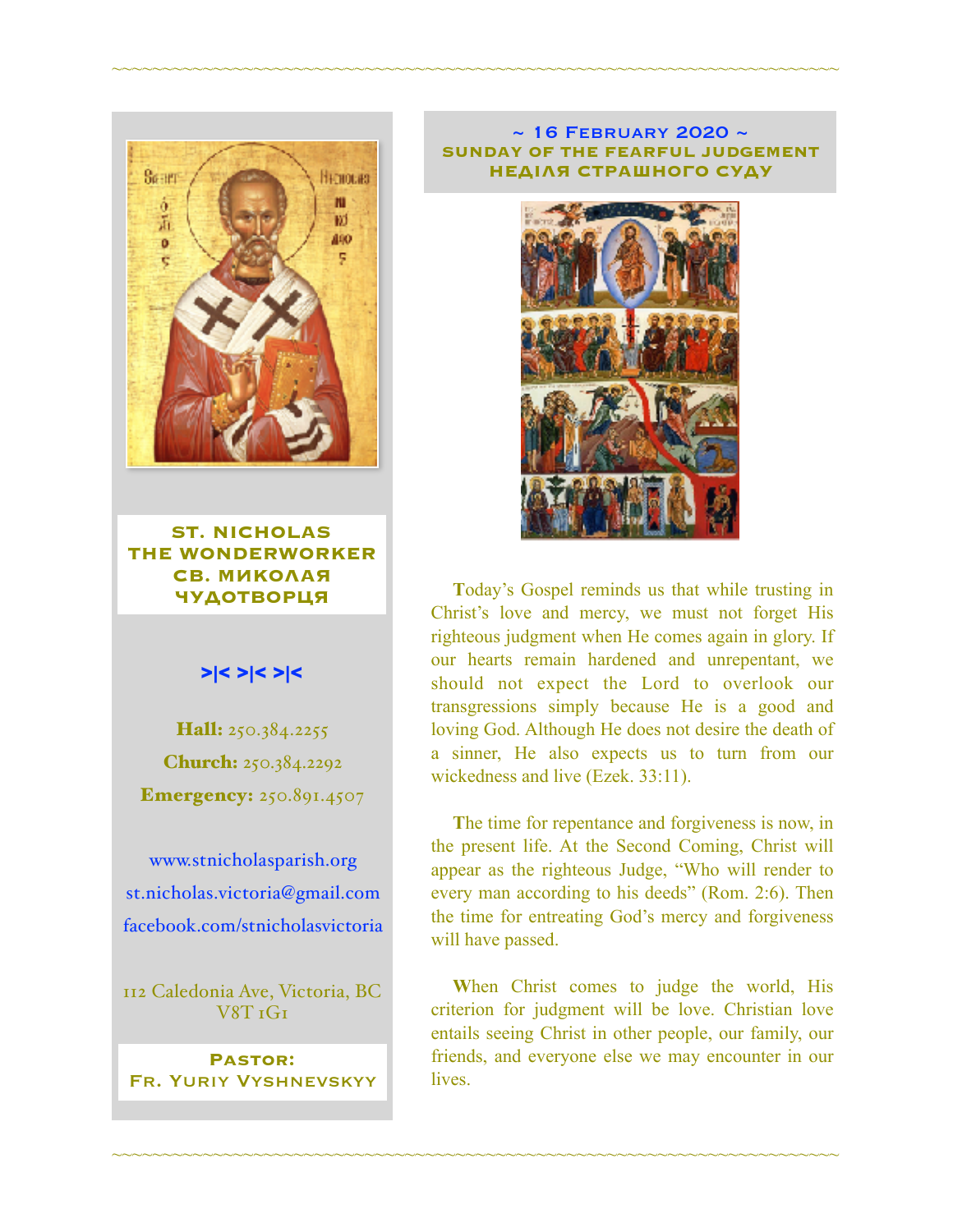| <b>SUNDAY HYMNS</b>                |                                                                  |          |  |  |
|------------------------------------|------------------------------------------------------------------|----------|--|--|
| <b>OPENING HYMN</b>                | Hear Now, Faithful pg. 1002 (Anthology)                          |          |  |  |
| <b>COMMUNION HYMN</b>              | Тіло Христове / Let Me Receive You O Lord pg. 258-259            |          |  |  |
| <b>CLOSING HYMN</b>                | When You Shall Come pg. 1004 (Anthology of Worship)              |          |  |  |
| <b>SUNDAY &amp; DAILY SCHEDULE</b> |                                                                  |          |  |  |
| SUNDAY, Feb. 16                    | Liturgy - for the Parishioners of St Nicholas Parish             | 10:00 AM |  |  |
| MONDAY, Feb. 17                    | <b>NO SERVICES</b>                                               |          |  |  |
| TUESDAY, Feb. 18                   | Divine Liturgy for +Glikeria Iwanuck                             | 9:00 AM  |  |  |
| WEDNESDAY, Feb. 19                 | 9:00 AM<br>Divine Liturgy of St. John Chrysostom                 |          |  |  |
| THURSDAY, Feb. 20                  | Divine Liturgy of St. John Chrysostom<br>9:00 AM                 |          |  |  |
| FRIDAY, Feb. 21                    | Divine Liturgy of St. John Chrysostom<br>$9:00$ AM               |          |  |  |
| SATURDAY, Feb. 22                  | <b>NO SERVICES</b>                                               |          |  |  |
| SUNDAY, Feb. 23                    | 10:00 AM<br>Liturgy - for the Parishioners of St Nicholas Parish |          |  |  |

~~~~~~~~~~~~~~~~~~~~~~~~~~~~~~~~~~~~~~~~~~~~~~~~~~~~~~~~~~~~~~~~~~~~~~~~

*NOTE: to request a Liturgy for a special intention, please see Fr. Yuriy to arrange for it!* SUNDAY EPISTLE READERS

| SUNDAY BPISTLE KEADEKS |                |                   |                       |  |
|------------------------|----------------|-------------------|-----------------------|--|
| <b>DATE</b>            | <b>READING</b> | <b>UKRAINIAN</b>  | <b>ENGLISH</b>        |  |
| SUNDAY, Feb. 16        | 1 Cor. 8:8-9:2 | Kateryna Yaremyn  | Marian Chalifoux      |  |
| SUNDAY, Feb. 23        | Rm. 13:11-14:4 | Liliia Palyvoda   | <b>Robert Herchak</b> |  |
| <b>SUNDAY, Mar. 1</b>  | Heb. 11:24-32  | Liliya Korchynska | <b>Bryan Melnyk</b>   |  |
| <b>SUNDAY, Mar. 8</b>  | Heb. $1:1-2:3$ | Motria Koropecky  | Carol Chapman         |  |

*Thank you, Epistle readers, for your service in proclaiming God's Word!*

## PASTORAL MINISTRY & HOLY MYSTERIES

| given to the parish priest, and he should be contacted before any other arrangements are made |  |  |
|-----------------------------------------------------------------------------------------------|--|--|
|                                                                                               |  |  |
|                                                                                               |  |  |
|                                                                                               |  |  |
|                                                                                               |  |  |

*Eparchy of New Westminster~Bishop David Motiuk ~Apostolic Administrator~ [www.nweparchy.ca](http://www.nweparchy.ca)*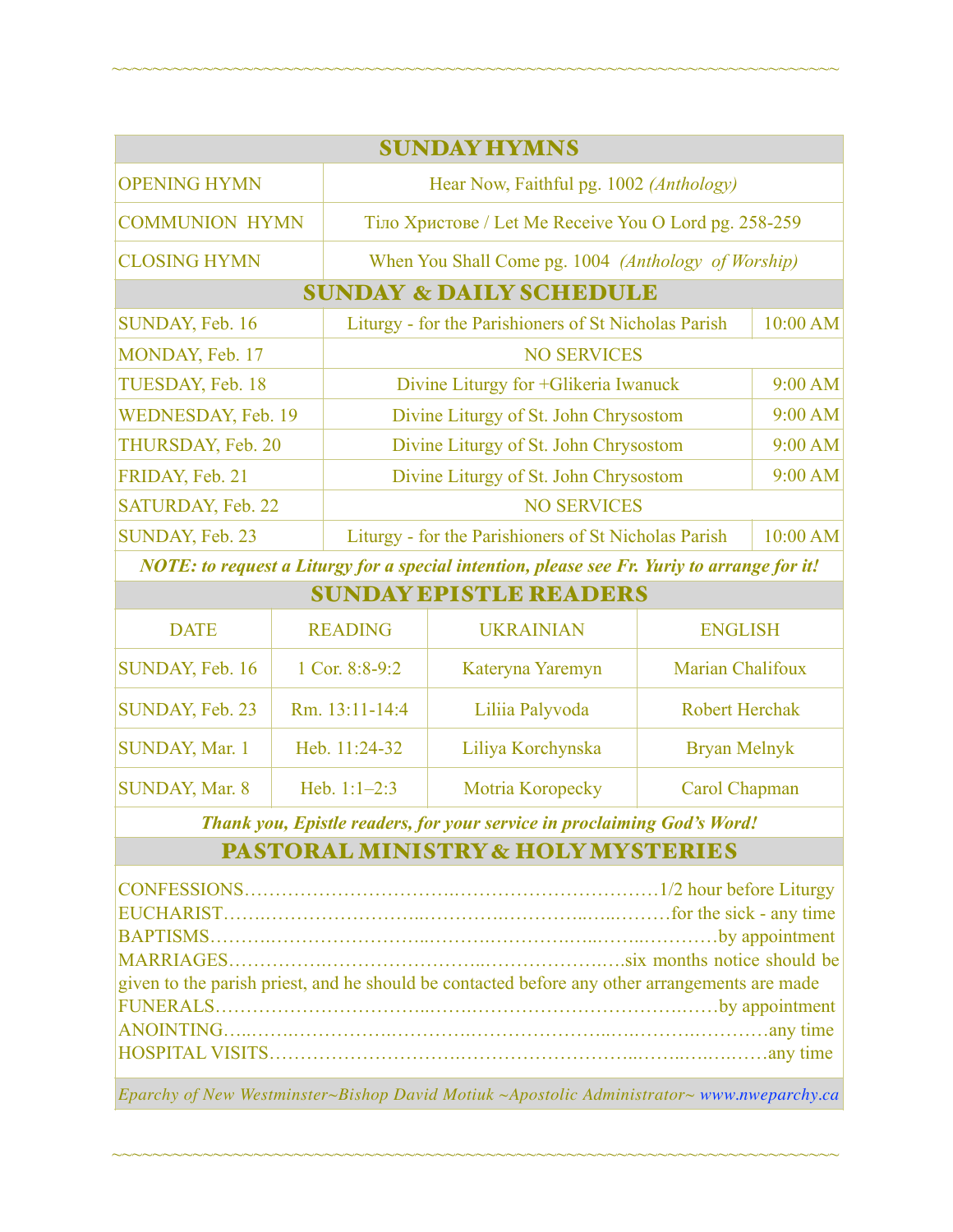## DIVINE LITURGY PROPERS

~~~~~~~~~~~~~~~~~~~~~~~~~~~~~~~~~~~~~~~~~~~~~~~~~~~~~~~~~~~~~~~~~~~~~~~~

*The Divine Liturgy of our Father among the Saints John Chrysostom An Anthology for Worship: Liturgy - pg. 270-318; propers - pg. 611* 

**Prokeimenon, Tone 3:** Great is our Lord and great is His strength;<sup>\*</sup> and of His knowledge there is no end. *Verse:* Praise the Lord, for a psalm is good; may praise be sweet to Him.

**Epistle - 1 Corinthians 8:8-9:2 - A Reading from the first Letter of Saint Apostle Paul to Corinthians:** Brothers and sisters, 'food will not bring us close to God.' We are no worse off if we do not eat, and no better off if we do. But take care that this liberty of yours does not somehow become a stumbling-block to the weak. For if others see you, who possess knowledge, eating in the temple of an idol, might they not, since their conscience is weak, be encouraged to the point of eating food sacrificed to idols? So by your knowledge those weak believers for whom Christ died are destroyed. But when you thus sin against members of your family, and wound their conscience when it is weak, you sin against Christ. Therefore, if food is a cause of their falling, I will never eat meat, so that I may not cause one of them to fall. Am I not free? Am I not an apostle? Have I not seen Jesus our Lord? Are you not my work in the Lord? If I am not an apostle to others, at least I am to you; for you are the seal of my apostleship in the Lord.

**Alleluia, Tone 8:** *Verse:* Come, let us rejoice in the Lord; let us acclaim God our Saviour. *Verse:* Let us come before His face with praise, and acclaim Him in psalms.

**Gospel - Matthew 25:31-46 -** The Lord said: "When the Son of Man comes in his glory, and all the angels with him, he will sit upon his glorious throne, and all the nations will be assembled before him. And he will separate them one from another, as a shepherd separates the sheep from the goats. He will place the sheep on his right and the goats on his left. Then the king will say to those on his right, 'Come, you who are blessed by my Father. Inherit the kingdom prepared for you from the foundation of the world. For I was hungry and you gave me food, I was thirsty and you gave me drink, a stranger and you welcomed me, naked and you clothed me, ill and you cared for me, in prison and you visited me.' Then the righteous will answer him and say, 'Lord, when did we see you hungry and feed you, or thirsty and give you drink? When did we see you a stranger and welcome you, or naked and clothe you? When did we see you ill or in prison, and visit you?' And the king will say to them in reply, 'Amen, I say to you, whatever you did for one of these least brothers of mine, you did for me.' Then he will say to those on his left, 'Depart from me, you accursed, into the eternal fire prepared for the devil and his angels. For I was hungry and you gave me no food, I was thirsty and you gave me no drink, a stranger and you gave me no welcome, naked and you gave me no clothing, ill and in prison, and you did not care for me.' Then they will answer and say, 'Lord, when did we see you hungry or thirsty or a stranger or naked or ill or in prison, and not minister to your needs?' He will answer them, 'Amen, I say to you, what you did not do for one of these least ones, you did not do for me.' And these will go off to eternal punishment, but the righteous to eternal life."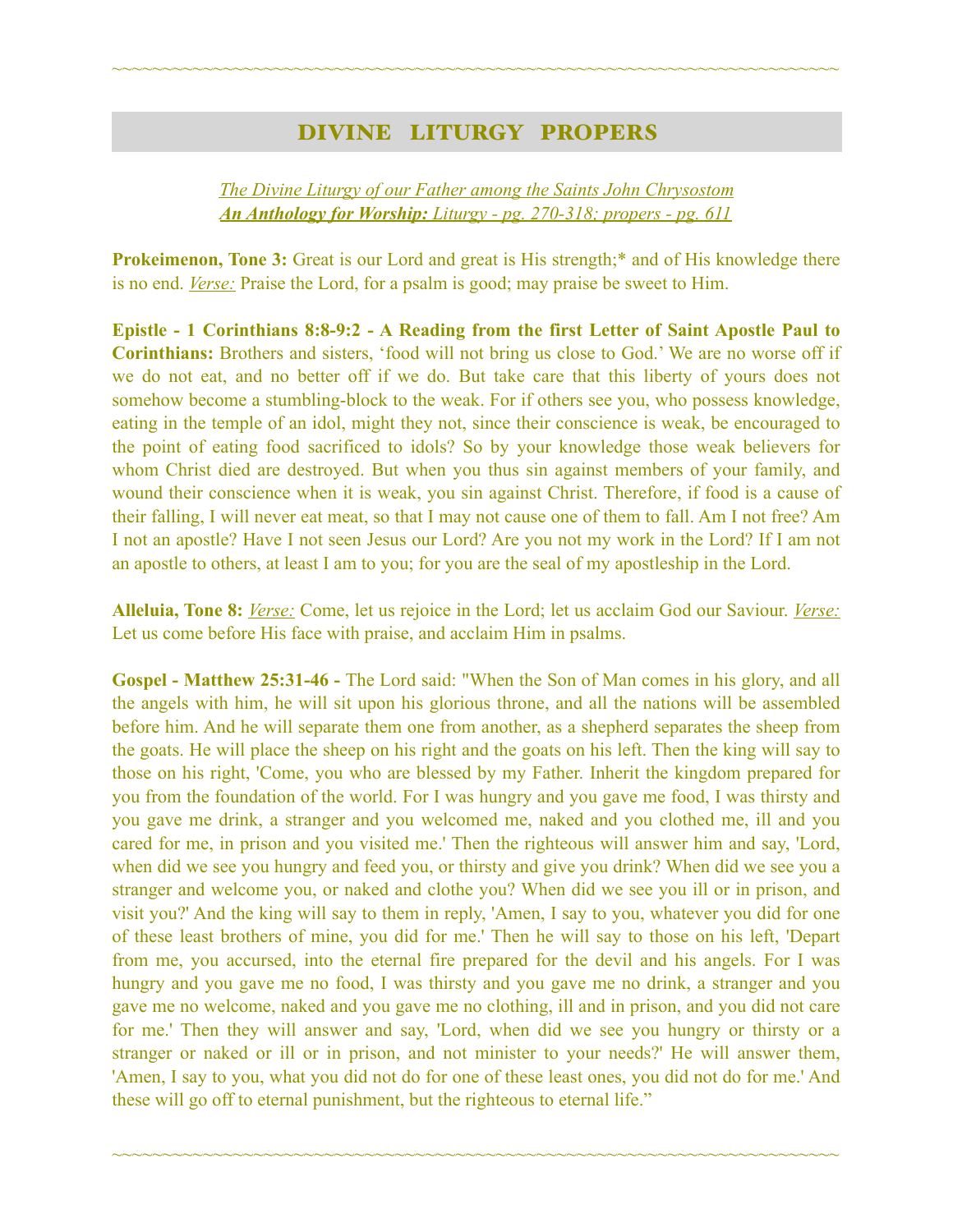**Communion Hymn:** Praise the Lord from the heavens;\* praise Him in the highest.\* Rejoice in the Lord, O you just;\* praise befits the righteous.\* Alleluia, alleluia,\* alleluia.

~~~~~~~~~~~~~~~~~~~~~~~~~~~~~~~~~~~~~~~~~~~~~~~~~~~~~~~~~~~~~~~~~~~~~~~~

**Prayer After Holy Communion:** Having been made worthy to partake in a mystical way of Your immaculate Body and precious Blood, O Christ our God, I acclaim and bless, worship and glorify You, and proclaim the greatness of Your saving acts, now and for ever and ever. Amen. *(more Prayers After Holy Communion on pg. 324-326 in the Anthology book).* 

$$
>\mid <>\mid < \mid <
$$

**Прокімен, глас 3:** Великий Господь наш і велика сила його,\* і розумові його немає міри. *Стих:* Хваліте Господа, бо благий псалом, Богові нашому нехай солодке буде хваління.

**Апостол - 1 Коринтян 8:8-9:2 - До Коринтян перше послання Святого Апостола Павла читання:** Браття і сестри, страва не зближує нас до Бога: коли не їмо, не втрачаємо нічого, ані коли їмо, не набуваємо нічого. Але глядіть, щоб оця ваша свобода не стала причиною падіння для слабких. Бо коли хтось побачить тебе, що маєш знання, як ти у капищі сів за стіл, то чи ж його сумління, бувши слабке, не буде заохочене їсти ідольські жертви? Таким то чином твоє знання погубить немічного брата, за якого Христос помер. Грішивши так проти братів і ранивши їх слабовите сумління, ви грішите проти Христа. Тому, якщо страва призводить брата мого до гріха, повік не буду їсти м'яса, щоб не спокушувати мого брата. Хіба я не вільний? Хіба я не апостол? Хіба я Ісуса, Господа нашого, не бачив? Хіба ви не моє діло у Господі? Коли іншим я не апостол, то бодай вам, бо ви, у Господі, є достовірним доказом мого апостольства.

**Алилуя, глас 8:** *Стих:* Прийдіте, возрадуємося Господеві, воскликнім Богу, Спасителеві нашому. *Стих:* Ідім перед лицем його з ісповіданням і псалмами воскликніть йому.

**Євангеліє - Матея 25:31-46 -** Сказав Господь: "Якже прийде Син Чоловічий у своїй славі, й ангели всі з ним, тоді він сяде на престолі своєї слави. І зберуться перед ним усі народи, і він відлучить їх одних від одних, як пастух відлучує овець від козлів; і поставить овець праворуч себе, а козлів ліворуч. Тоді цар скаже тим, що праворуч нього: Прийдіть, благословенні Отця мого, візьміть у спадщину Царство, що було приготоване вам від створення світу. Бо я голодував, і ви дали мені їсти; мав спрагу, і ви мене напоїли; чужинцем був, і ви мене прийняли; нагий, і ви мене одягли; хворий, і ви навідались до мене; у тюрмі був, і ви прийшли до мене. Тоді озвуться праведні до нього: Господи, коли ми бачили тебе голодним і нагодували, спрагненим і напоїли? Коли ми бачили тебе чужинцем і прийняли, або нагим і одягнули? Коли ми бачили тебе недужим чи в тюрмі й прийшли до тебе? А цар, відповідаючи їм, скаже: Істинно кажу вам: усе, що ви зробили одному з моїх братів найменших – ви мені зробили. Тоді скаже й тим, що ліворуч: Ідіть від мене геть, прокляті, в вогонь вічний, приготований дияволові й ангелам його; бо голодував я, і ви не дали мені їсти; мав спрагу, і ви мене не напоїли; був чужинцем, і ви мене не прийняли; нагим, і ви мене не одягнули; недужим і в тюрмі, і не навідались до мене. Тоді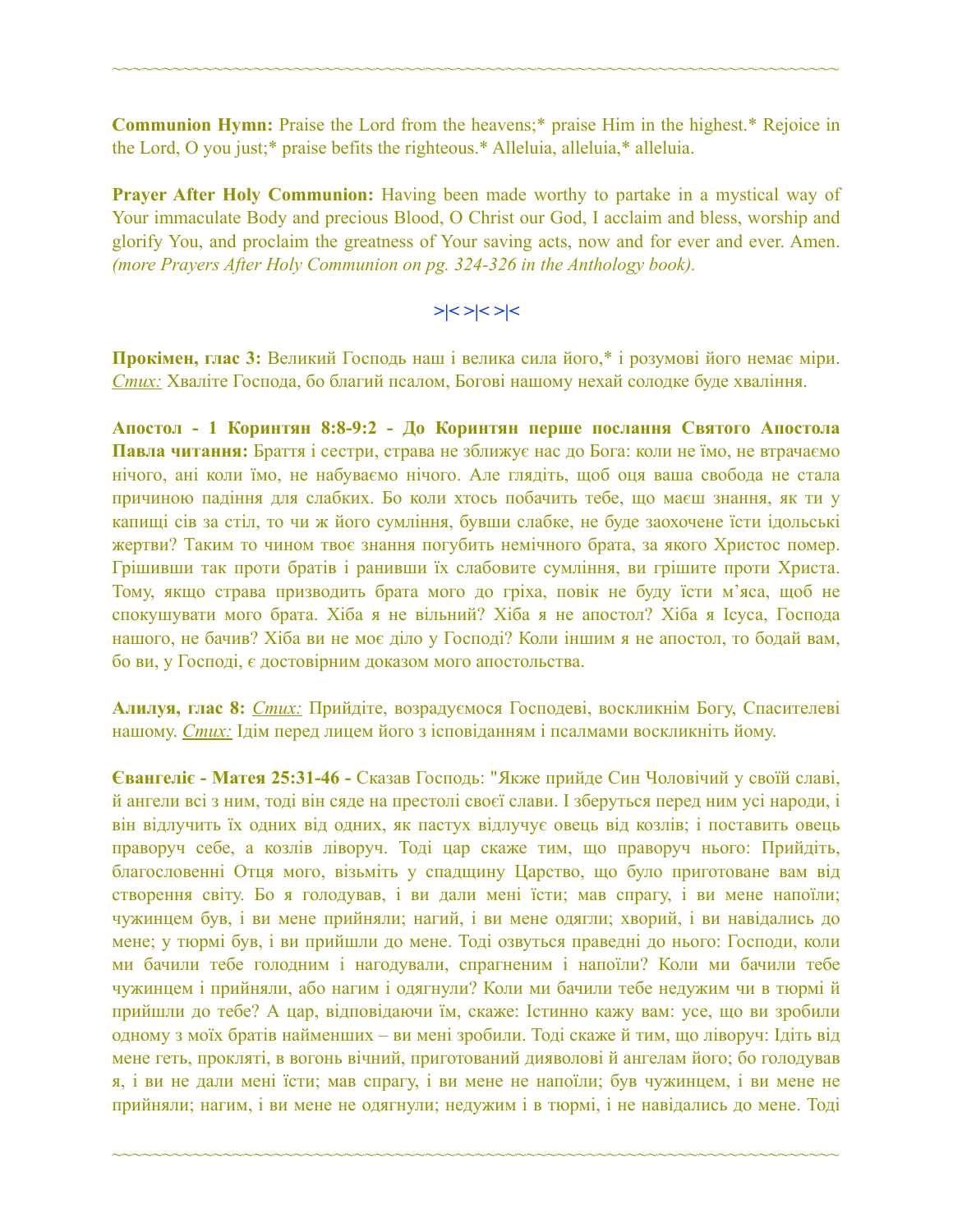озвуться і ті, кажучи: Господи, коли ми бачили тебе голодним або спраглим, чужинцем або нагим, недужим або в тюрмі, і тобі не послужили? А він відповість їм: Істинно кажу вам: те, чого ви не зробили одному з моїх братів найменших – мені також ви того не зробили. І підуть ті на вічну кару, а праведники – на життя вічне."

~~~~~~~~~~~~~~~~~~~~~~~~~~~~~~~~~~~~~~~~~~~~~~~~~~~~~~~~~~~~~~~~~~~~~~~~

**Причасний:** Хваліте Господа з небес,\* хваліте Його на висотах. Радуйтеся, праведні, у Господі,\* правим належить похвала. Алилуя, aлилуя, aлилуя!

**Молитва По Святім Причастю:** Таїнственно удостоївшись бути причасником Твого пречистого тіла і чесної крови, Христе Боже, оспівую і благословлю, поклоняюся, і славлю, і величаю спасіння Твої, Господи, нині і повсякчас, і на віки вічні. Амінь. *(більше Молитов По Святім Причастю на ст. 80-87 в маленькій книжечці "Божественна Літургія")*.

# ANNOUNCEMENTS

**WARMEST GREETINGS** to the newly baptized ROBERT KNEZACEK, who received today the sacraments of Christian Initiation: *Baptism*, *Chrismation & Holy Eucharist*. Welcome to the parish family! Многая Літа!

**CHRISTMAS CANDLE UPDATE:** On behalf of the Ukrainian Catholic Eparchy of New Westminster and myself, we would like thank all who took part in our global fundraising program, "**Christmas Candle**/**Різдвяна свічка**", for Caritas Ukraine. Because of all your generous donations, we were able to help needy, disadvantaged, disabled and orphaned children in Ukraine. This year we raised **\$2,463**, bringing us to a total of **\$24,953** collected for Caritas Ukraine since our appeal started in 2012. Щиро дякуємо всім тим що взяли участь і нехай Бог благословить Вас. Thank You and God Bless - Dana Koren Lupynis. For more information, please contact Dana Koren Lupynis, Natalia Lupynis or Emelia Lupynis at [nweparchy.christmascandle@gmail.com](mailto:nweparchy.christmascandle@gmail.com) and follow us on Facebook at *Caritas "Christmas Candle/Різдвяна свічка" Campaign, sponsored by NWEparchy* 

**ANNUAL GENERAL MEETING:** next Sunday, February 23 after Divine Liturgy.

### **GREAT LENT/ВЕЛИКИЙ ПІСТ BEGINS:** Monday, Feb. 24

**FAREWELL RECEPTION FOR BISHOP KEN:** Holy Eucharist Cathedral parish would like to invite you on Saturday, February 29, 2020 to a farewell reception for Bishop Ken that will begin with Divine Liturgy at 11:00AM with reception to follow. Let us take this opportunity to celebrate Bishop Ken's new appointment as Bishop of the Holy Family of London Eparchy and most importantly his 12 years of dedicated service, enthusiastic leadership and prayerful ministry in the Eparchy of New Westminster.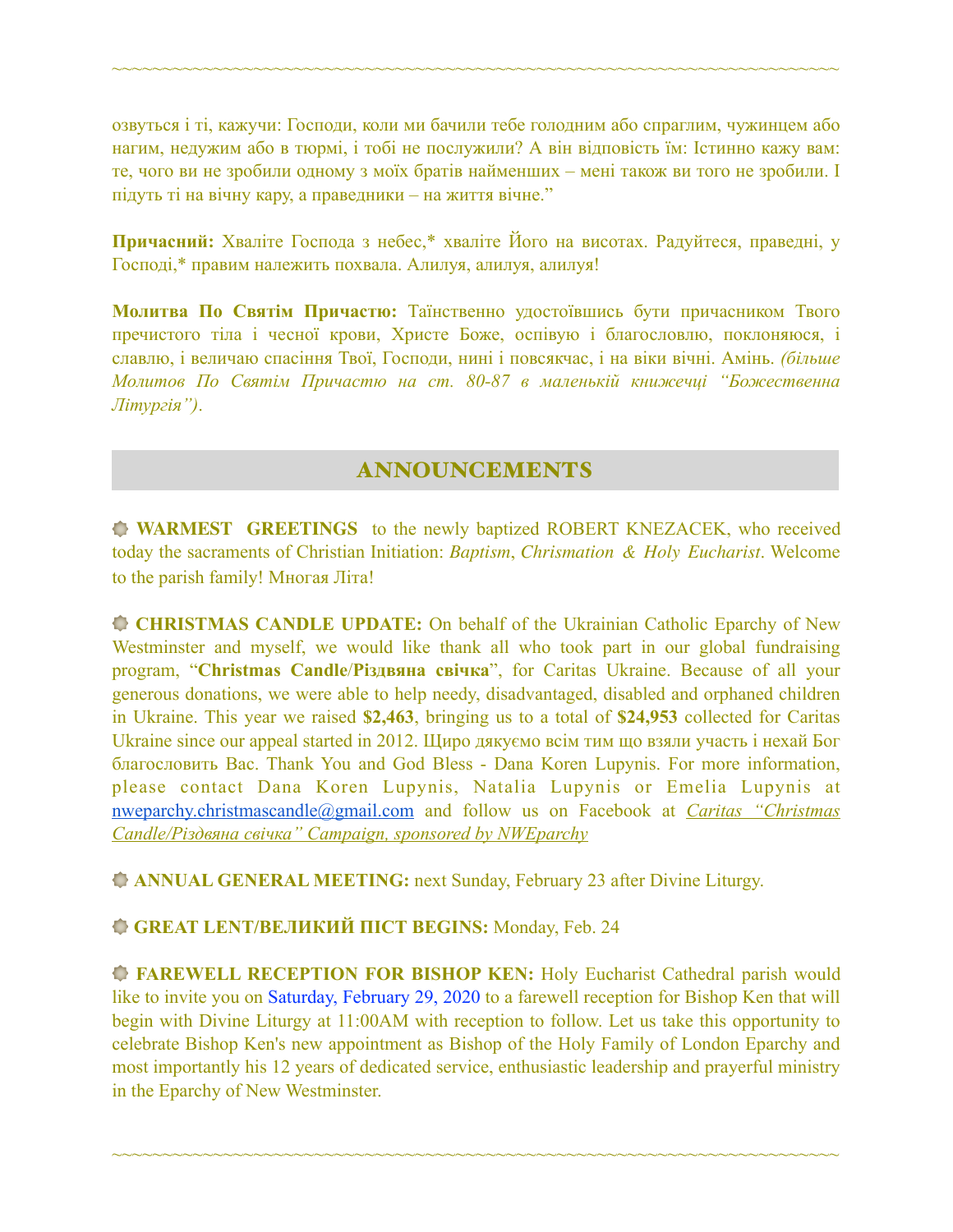**BISHOP KEN'S ENTHRONEMENT IN LONDON, APRIL 7:** [https://docs.google.com/](https://docs.google.com/forms/d/e/1FAIpQLScjH_aqjybB4tRx3EJngRtTvWDOtWrx770LBBjtvrs7ybnM8A/viewform?vc=0&c=0&w=1) [forms/d/e/1FAIpQLScjH\\_aqjybB4tRx3EJngRtTvWDOtWrx770LBBjtvrs7ybnM8A/viewform?](https://docs.google.com/forms/d/e/1FAIpQLScjH_aqjybB4tRx3EJngRtTvWDOtWrx770LBBjtvrs7ybnM8A/viewform?vc=0&c=0&w=1)  $vc=0$ & $c=0$ & $w=1$ 

~~~~~~~~~~~~~~~~~~~~~~~~~~~~~~~~~~~~~~~~~~~~~~~~~~~~~~~~~~~~~~~~~~~~~~~~

 **CAMP ST. VOLODYMYR - Aug 16-23, Kelowna BC:** Start planning your summer holidays now! If you are between the ages of 7-15 this is a summer must do! Come join us to celebrate our 37th year of camp for children in our Eparchy! Registration for campers and counsellors will begin in April. Bus transportation available from New Westminster. If you are interested in volunteering please let us know. For more information contact Jennifer Caldwell @ 604.220.0584 or [jennsawka@hotmail.com](mailto:jennsawka@hotmail.com).

**PRAYER REQUEST:** Please keep in your prayers SYLVIA KELLY, CHARLOTTE KRAKOWSKI, RICHARD NEWBERRY and other members of our parish, our family and friends who are ailing, in hospitals, nursing homes and those who are not able to join actively in their community.

**ST. NICHOLAS BOOK STORE:** "Christ Our Pascha" Catechism of the Ukrainian Catholic Church/"Христос Наша Пасха" Катехизм Української Католицької Церкви - **\$25**; "Sing to Our God" hymn book - **\$15**; Молитовник "Прийдіте Поклонімся" - **\$10;** "The Rosary - The Prayer Rule of the Mother of God in the Ukrainian Catholic Church" - **\$10.** 

**THRIFTY'S PRE-PAID FOOD CARDS -** We all have to buy groceries. Why not have 6% of it returned back to the church at no extra charge! Cards are available in \$100, \$200, and \$500 denominations. Talk to Alec after today's liturgy to pre-order your cards. We need to sell A LOT of them! We encourage you to consider purchasing them for yourselves as gifts too.

**JOIN OUR CHOIR:** Do you enjoy singing? Please consider joining our St Nicholas Parish Choir and remember that we ALWAYS looking for new members! Contact Motria Koropecky for details at 250.658.3051.

**CATECHISM ANNOUNCEMENT:** "*And they were bringing to Him also the infants, in order that He may be touching them; but after the disciples saw it, they rebuked them. But Jesus called them to Himself and said, Let alone the little children to come to Me, and cease hindering them; for of such is the kingdom of God*." We are happy to welcome all children to our St. Nicholas The Wonderworker catechism program. Weekly classes are scheduled Sunday morning during Divine Liturgy. We want your children to learn more about their Catholic faith, sacred scripture, feast days, and religious practices and customs of the Ukrainian Catholic church. If you have any questions, please do not hesitate to contact Marian Chalifoux at 250.507.1005.

**BE A STEWARD:** Have you ever wondered what more can you do to help our parish? Here are some suggestions: **Steward** of property security; **Steward** of grounds cleaning; **Steward** of cleaning church; **Steward** of church linen; **Steward** of outreach; **Steward** of caring; **Steward** of prayer; **Steward** of service. Quite often, our homebound or senior members, once active in their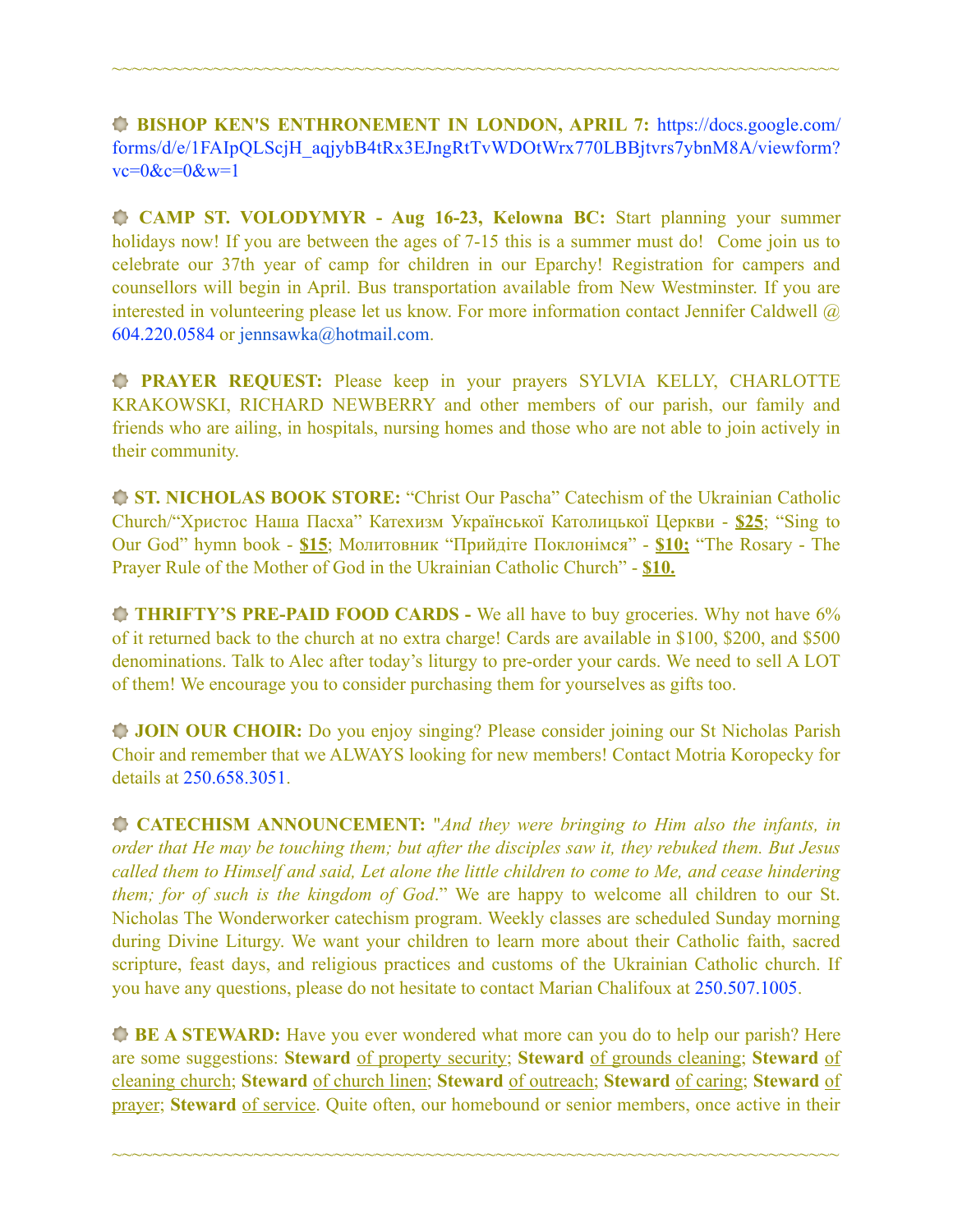younger years, want to find purpose in their senior years. It's not only about doing but about "BEING" present to others. Contact Fr. Yuriy **OR** Darlene DeMerchant for more information. You will be amazed how "BEING" can make a difference.

~~~~~~~~~~~~~~~~~~~~~~~~~~~~~~~~~~~~~~~~~~~~~~~~~~~~~~~~~~~~~~~~~~~~~~~~

**PARISH LIBRARY:** please visit our parish library and browse through the books on spirituality, church history, iconography, history of the Ukrainians in Canada, children's books and more… The library is located in the church vestibule. Please use a library book sign out form when borrowing a book.

**SUNDAY COFFEE VOLUNTEERS** act as hosts and serve light refreshments following the Sunday morning Divine Liturgy, providing an opportunity for the faithful to socialize with friends and visitors following their shared worship experience. We thank all of our parishioners who kind volunteer to serve refreshments. Whether you are new to the Parish, or are a long-time members, please join us for coffee. Please speak with Robert if you would like to volunteer.

**WE SHARE THE AIR:** Please keep it healthy and fragrant free. Someone in this area is scent-sitive. The chemicals used in scented products can make some people sick, especially those with fragrance sensitivities, asthma, allergies and other respiratory ailments. PLEASE DO NOT \*wear perfume, cologne, lotion, aftershave and other fragrances; \*USE unscented personal care products. Be Sensitive to Others. Thank you for your understanding. *St. Nicholas parish.* 

**BEQUESTS & WILLS:** Leaving a bequeath is a process of giving a donation through your will. It is simply a distribution from your estate to a charitable organization through your last will and testament. It can be as small or as large a donation as you wish. It is important that you talk to your lawyer about the process. In your kindness please remember St Nicholas the Wonderworker Ukrainian Catholic Church in your bequeath and will. If anyone wishes to make such a bequeath in their will, the following clause may be included or added to a will: "I give, devise, and bequeath to **St Nicholas the Wonderworker Ukrainian Catholic Parish -** *1112 Caledonia Avenue, Victoria BC, V8T 1G1*, the sum of \$  $\degree$  (or  $\degree$  % of my estate), to be used for the benefit of the parish and it's pastoral activities."

**FEBRUARY 9 DONATIONS** - Coffee: \$52.00; Vigil lights: \$11.00; Loose collection: \$65.00; Envelope collection: \$457.00; Pre-authorized donations Feb 3 to Feb 9: \$235.00**. TOTAL: \$820.00.** May God bless and reward you abundantly for your generosity!

~~~~~~~~~~~~~~~~~~~~~~~~~~~~~~~~~~~~~~~~~~~~~~~~~~~~~~~~~~~~~~~~~~~~~~~~



**PLEASE DONATE ONLINE** to St. Nicholas Parish using this link: [www.canadahelps.org/en/dn/45460](http://www.canadahelps.org/en/dn/45460)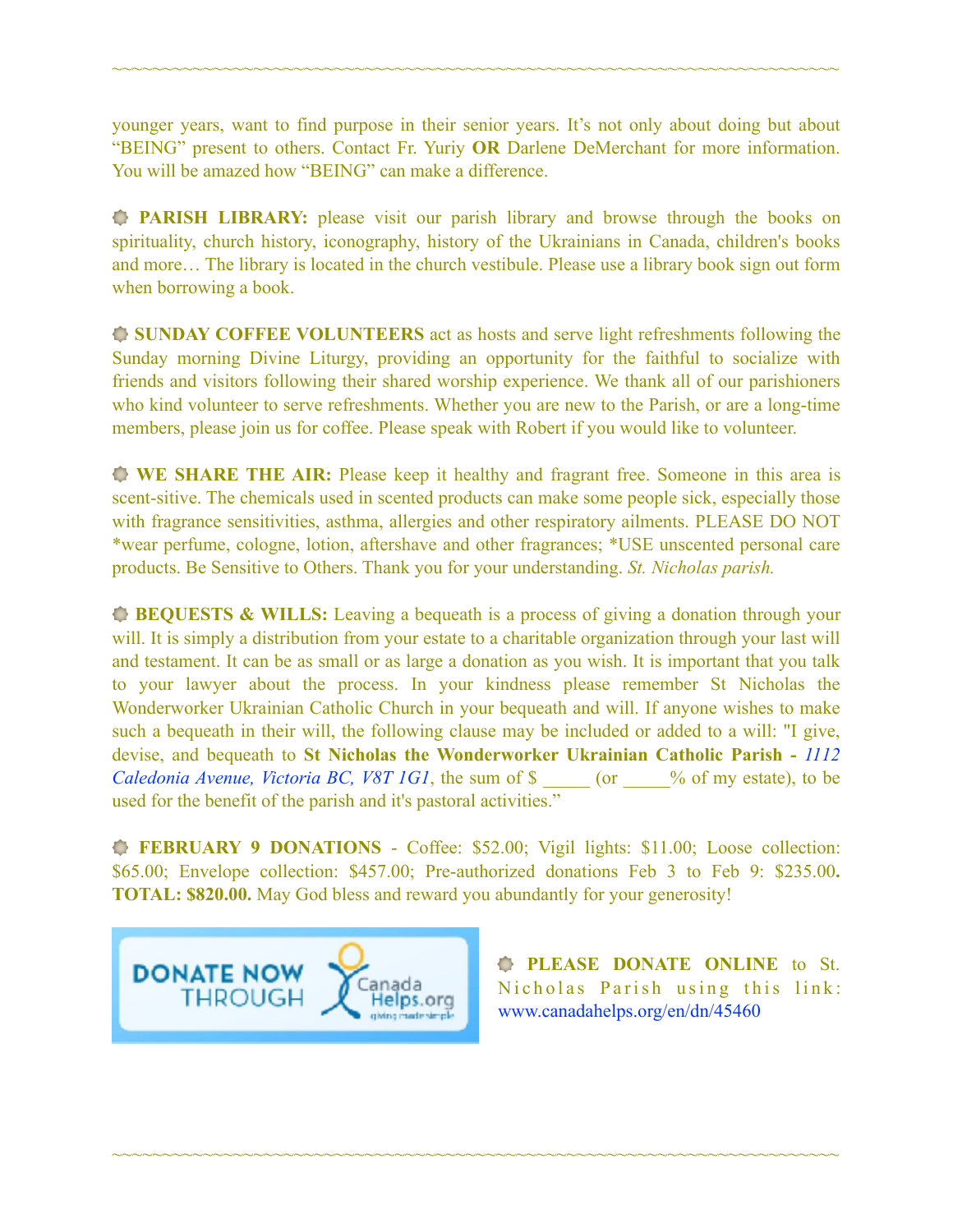# POPE, UKRAINIAN PRESIDENT TALK ABOUT PEACE, FREEING PRISONERS OF WAR

~~~~~~~~~~~~~~~~~~~~~~~~~~~~~~~~~~~~~~~~~~~~~~~~~~~~~~~~~~~~~~~~~~~~~~~~

 After meeting Pope Francis, Ukrainian President Volodymyr Zelenskiy tweeted that he was inspired by their discussions about peace.

 The pope, he said in the Feb. 8 tweet, "does everything possible to bring peace and harmony to the whole world."

 Francis and Zelenskiy spent about half an hour meeting privately before the Ukrainian president met with Cardinal Pietro Parolin, Vatican secretary of state.

 Zelenskiy said he asked the pope's help "to liberate the Ukrainians imprisoned in Donbass, Crimea and Russia."

 Russia annexed Crimea in early 2014 and, shortly afterward, Russian-backed separatists began fighting Ukrainian government forces in eastern Ukraine in the area known as Donbass.

 A Vatican statement about Zelenskiy's visit did not mention what the pope and president spoke about; however, journalists present in the room said Francis gave him a medal of St. Martin of Tours, telling him the saint "helped people who were needy and in difficulty."

 The pope added that "in a difficult situation like war, I hope St. Martin will protect your people," the journalists reported.

 With Parolin, the Vatican statement said, the conversation was "dedicated principally to the humanitarian situation and the search for peace in the context of the conflict which, since 2014, is still afflicting the country. In that regard, there was a shared hope that all the parties involved would show maximum sensitivity to the needs of the population, who are the first victims of violence" and that they would commit to continued dialogue.

[cruxnow.com](http://cruxnow.com)

# THE PRIEST OF OUR CHURCH IS NOT ONLY A MINISTER, BUT ALSO A BUILDER OF CULTURE

 *The Ukrainian Greek Catholic Church has always fulfilled the function of the soul of the Ukrainian people. Our mission is to build the culture of the Ukrainian people. The Father and the Head of the Ukrainian Greek Catholic Church His Beatitude Sviatoslav said this in the Open Church program on Live TV.*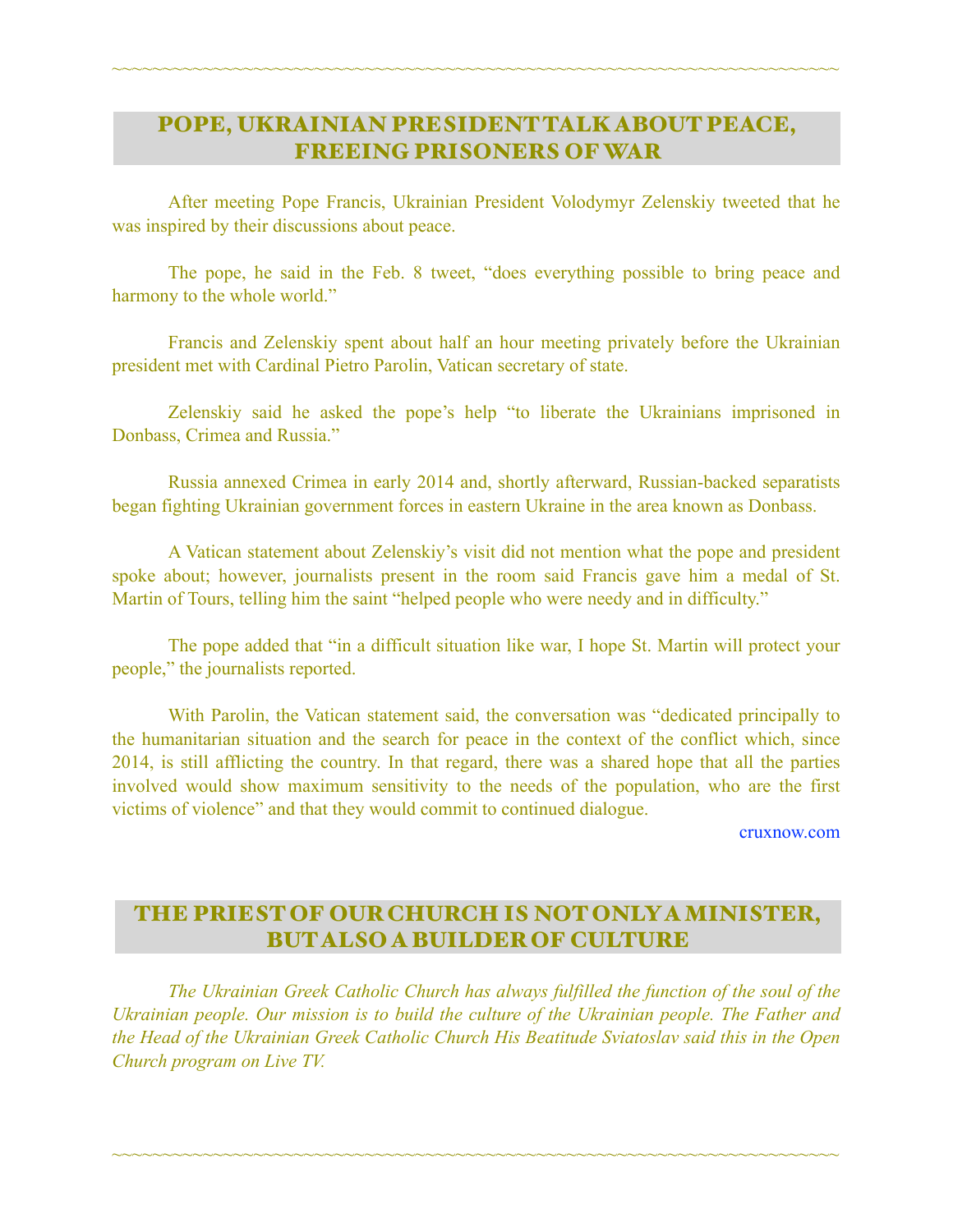The Head of the UGCC noted that our Christian rites and rituals are filled with profound theological and philosophical content. "Together, we must create an environment where our religious beliefs are transformed into certain values that shape our actions," he emphasized.

~~~~~~~~~~~~~~~~~~~~~~~~~~~~~~~~~~~~~~~~~~~~~~~~~~~~~~~~~~~~~~~~~~~~~~~~

 "If we divide the culture and the religion," said His Beatitude Sviatoslav, "then both concepts are devalued to some extent. For many people, rites then become magical rituals and completely lose Christian content."

 According to the Head of the UGCC, the legalization of our Church was a time when Christian culture triumphed over atheism. This event gave us the hope to build a completely different state from the one that became the nations' prison. "We always try to be open to the public at large. Particularly for those who do not share the Christian worldview. For them, we transform religious beliefs into certain universal principles. An example is the formulation of the Church's social teaching. It has four foundations: the dignity of the individual, the common good, solidarity and subsidiarity (private initiative). Today it is a recipe for building a successful state. Thus, Christianity shows itself to be an open community, which is very happy to share what it believes in,"said the bishop.

 "First of all, culture is an environment that enables one to realize oneself. In the Christian sense, culture is an environment where one must testify to one's faith. Culture, which lets the human spirit rise to the heights, creates an opportunity for creativity," said the Head of the UGCC, answering the question about what a culture is.

 "Only a culture that helps one to fulfill one's desire for eternity will be a culture in its fullest sense. It can be called the culture of life,"summed up the spiritual leader of the Greek **Catholics** 

[news.ugcc.ua](http://news.ugcc.ua) 

#### IN PREPARATION FOR THE GREAT LENT

*#568* Great Lent is preceded by four preparatory Sundays: the Sunday of the Publican (Tax Collector) and the Pharisee; the Sunday of the Prodigal Son; Meatfare Sunday; and Cheesefare Sunday. As preparation for Great Lent, on the Sunday of the Publican and the Pharisee, the Church calls us to imitate the humbleness of the Publican and shun the pride of the Pharisee. On the Sunday the Prodigal Son, the Church points to the necessity of repentance as a return from the foreign land of sin to the Father's home. On Meatfare Sunday, when the Gospel about the Divine Judgement is read, the Church defines the aim of the coming Lenten fast: to recognize our sins, confess them, and perform works of mercy. On Cheesefare (or Forgiveness) Sunday the Church calls us to take the first step in repentance - mutual forgiveness. During the Lenten fast, Christians practice restraint in eating, but this is not an aim in itself, only a means to cleanse ourselves of passions: "If you refrain from eating but do not purify yourself of the